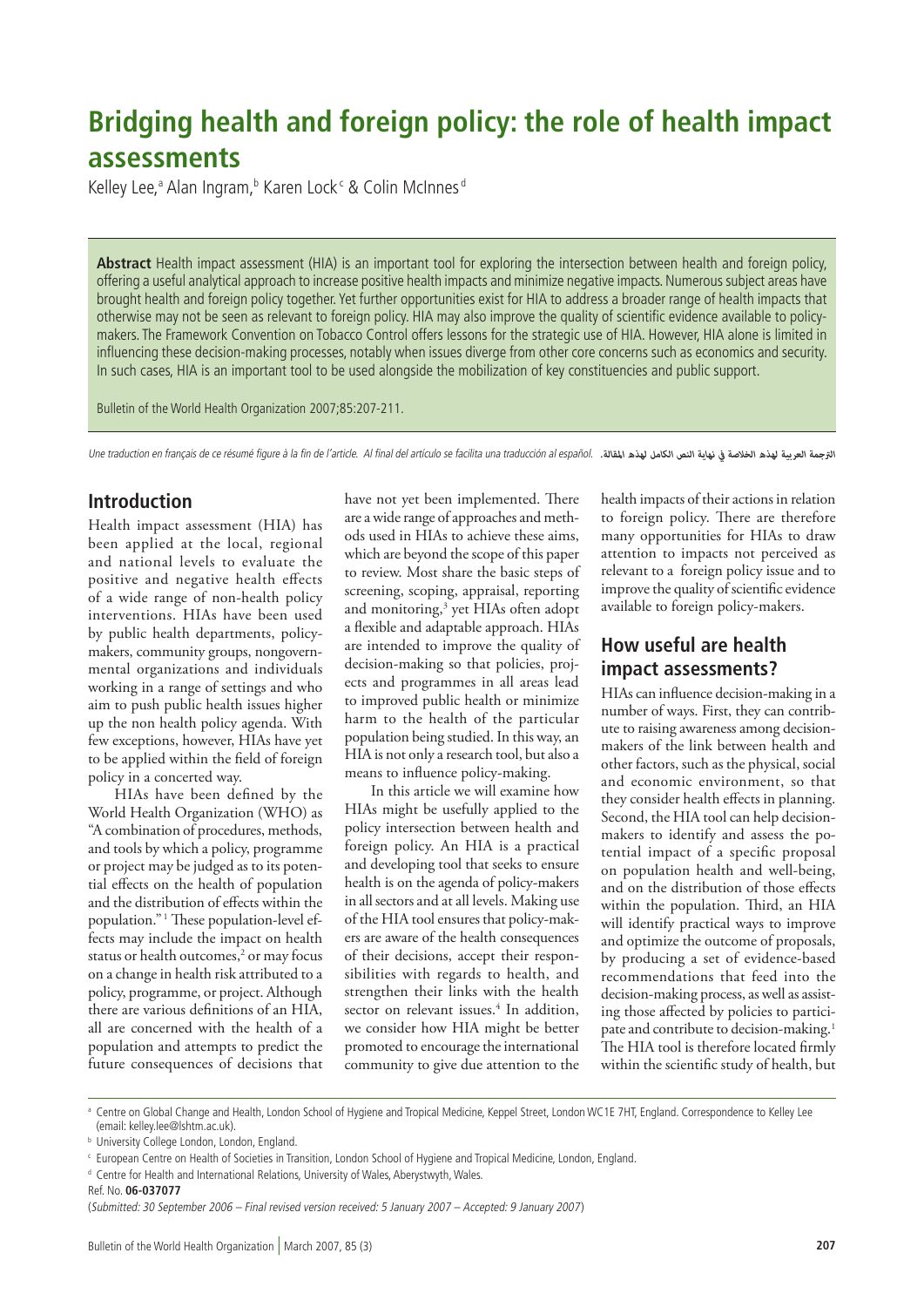also overlaps with governance processes. HIAs are grounded in a broad view of health and recognize that key determinants of health are influenced by a range of factors, including public policy, socioeconomic status, and the provision of and access to public services.<sup>5</sup>

### **Policy linkages between health and foreign policy**

Foreign policy refers to the political relationship between a country and the outside world. The development of foreign policies generally concerns the protection of a country's national interests, which are traditionally defined in terms of security, economic prosperity and ideological goals. With increased globalization, interpretation of this agenda has been broadened to include issues deemed to be "low politics" and of domestic concern only, which in the past has included health.6 Conversely, policy-makers in the field of health have recognized that international trade and finance, population mobility, environmental change, and global security have clear and demonstrable implications for human health. The result has been a mutual concern for greater "intersectoral" dialogue, "policy cohesion" and "joined up" government to facilitate policy action.<sup>7,8</sup>

Health issues have, in the past, motivated foreign policy-makers to develop international law, resulting in closer dialogue between institutions. Although the HIA tool has not been systematically applied in the assessment of foreign policy to date, much can be learned from this previous experience. For example, in situations where health issues have posed a serious threat to economic interests, foreign policy-makers have been spurred to action. The earliest forms of international health cooperation were instigated by the crossborder spread of communicable diseases. The International Health Regulations, implemented initially in 1832, emerged from concerns that flourishing trade relations could be severely disrupted by certain communicable diseases.9 Since 1945, the growth of trade liberalization has led to the creation of many healthrelated institutional arrangements, again ostensibly to facilitate trade. These include the Agreement on Sanitary and Phytosanitary Measures, International Standards Organization classification system for food labelling, and numerous agreements on storage, transport and customs. A similar convergence of

health and economic interests framed the global response to the outbreak of Severe Acute Respiratory Syndrome (SARS) in  $2002-2003^{10}$  and the preparations for a potential influenza pandemic.

In addition, the link between health and national security has brought the two policy communities together on selected issues; for example, the impact of war, conflict and the arms trade on the health of populations.<sup>11</sup> The four Geneva Conventions adopted between 1864 and 1949, along with various protocols, form an established body of international law on conduct during wartime including the treatment of casualties and prisoners.<sup>12,13</sup> Since the early 1990s, foreign policy-makers have been concerned with the potentially destabilizing effect of severe health threats to armies, peacekeeping forces, and economic and political development, notably in countries and regions deemed strategically important.<sup>14,15</sup>

International efforts to strengthen environmental protection have led to the creation of a number of laws that have subsequently required closer cooperation between the health and foreign policy communities. The negotiation and implementation of the UN Framework Convention on Climate Change and Kyoto Protocol, for instance, has institutionalized collaboration between WHO, the United Nations Environment Programme and the World Meteorological Organization, and involved assessment of the health impacts of climate change on human health.16 Other agreements on pollution, toxic and hazardous substances, and chemicals and pesticides form a dense web of governance linking health and other sectors.

Furthermore, development assistance has been a major area of shared concern between the health and foreign policy communities. There has been increased attention to selected health issues in high-level forums such as the Group of Eight (G8), World Economic Forum, and Organization for Economic Cooperation and Development, spurred by the potential role of health in furthering foreign policy objectives. The public health community, in turn, has sought to secure increased resources for health development by drawing on such links.<sup>8</sup> The report of the WHO Commission on Macroeconomics and Health, for example, argued that good health is critical to the economic well-being of individuals and societies.17 Other commentators

have called on the international community to ensure that their obligations to human-rights, as enshrined within the Universal Declaration of Human Rights and United Nations International Covenant on Economic, Social and Cultural Rights, bring health and foreign policymakers closer together.<sup>18</sup>

These selected examples suggest that there has been a long association between health policy and foreign policy. The linkages have been referred to as "more a marriage of convenience than of substance, with limited intramarital conversations."<sup>19</sup> Action by governments in relation to foreign policy has been strongest when the potential impact on economic prosperity, national security, environment or development is severe. These situations have resulted in a focus on health threats that may be acute and severe, result in mass casualties, and perhaps most importantly, be geographically wide reaching. Acute epidemic infections, as well as major public health emergencies such as natural or man-made disasters, bioterrorism, and chemical and radiation accidents have received particular attention. In contrast, long-term health risks, or health risks that result in relatively minor ill-health, affect limited numbers of people or are confined geographically, have tended not to attract attention in relation to foreign policy. These health risks include most chronic diseases, mental health and small-scale accidents such as road traffic accidents.

### **The role of HIAs in foreign policy**

We have described a somewhat restricted view of health by the foreign policy community; however, the examples cited give an insight into potential opportunities for furthering the use of HIAs. First, where health impacts are not perceived as relevant to a foreign policy issue, HIAs can draw attention to them. HIAs can generate evidence that enable the researcher to introduce new ideas, stimulate public debate and engagement, develop networks between health and foreign policy-makers, and encourage dialogue. A good example is trade and health. According to one researcher, the implementation and design of international regulations need to better account for their effects on the health system and health-related sectors: "This implies the need for a full health impact assessment of international agreements and measures that may have significant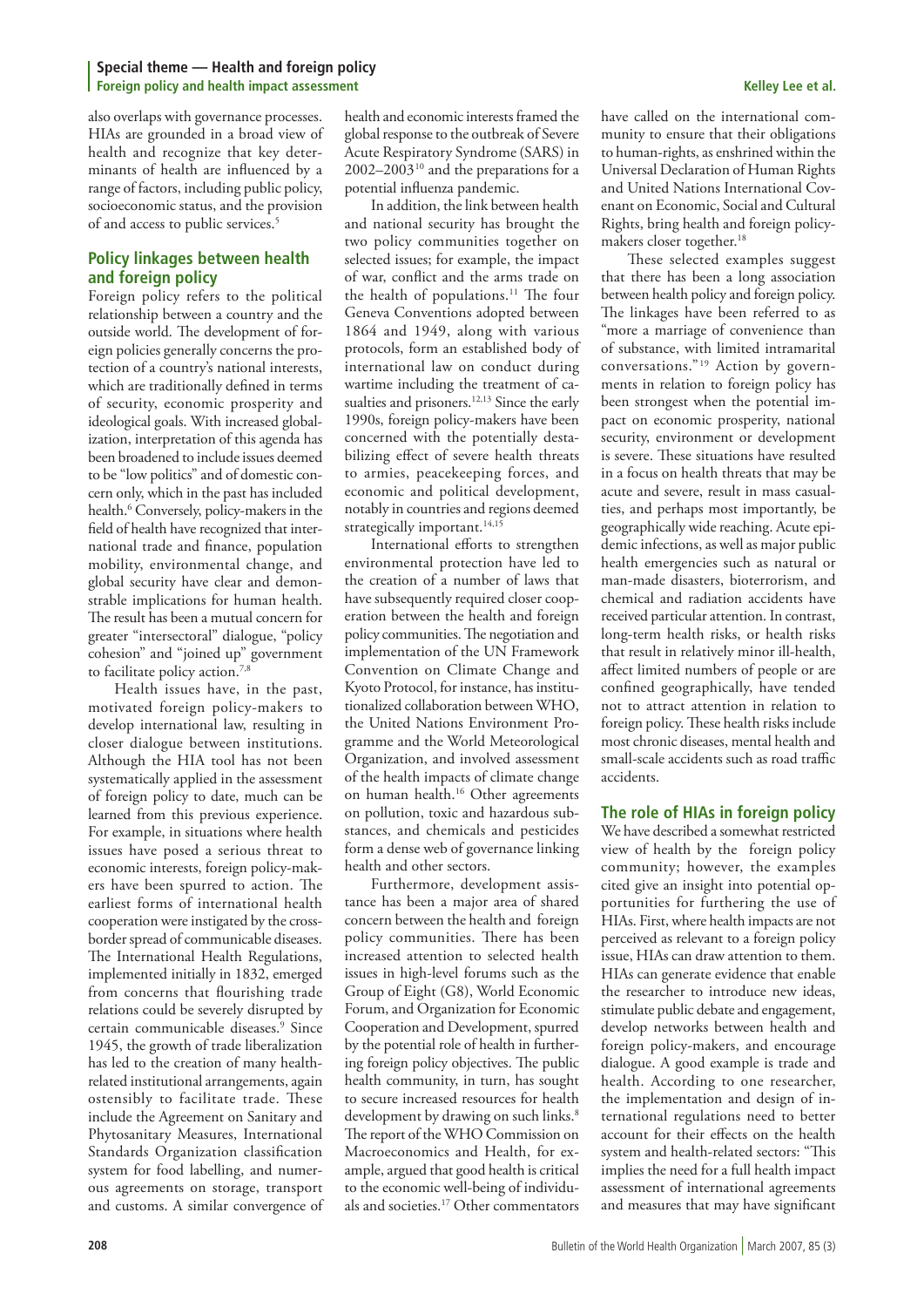effects on health related sectors, whether directly (e.g. through constraints or influences on sectoral policies) or indirectly (e.g. through the availability of resources and input costs), before they are implemented." <sup>20</sup>

Whereas trade and health links have historically focused on the indirect effects on health-related sectors, concerted efforts by the international health community to document and draw public attention to the health impacts of specific trade measures suggest scope for modifying future policies. The Agreement on Trade-Related Intellectual Property Rights (TRIPS), for example, elicited widespread controversy over access to patented medicines by resource-poor countries. Public pressure to address this concern led to the adoption of the 2001 World Trade Organization's Declaration on the TRIPS Agreement and the 2003 Public Health and Paragraph 6 decision, which upheld flexibilities under the TRIPS agreement to protect public health.<sup>21</sup> Similarly, the Cartegena Protocol on Biosafety followed widespread public concern about the potential health and environmental risks from genetically modified organisms. Responding to these concerns, the protocol acknowledges the right of governments to apply the precautionary principle when regulating the trade in genetically modified food.<sup>22</sup> Thus, amid the proliferation of multilateral, regional and bilateral trade agreements, HIAs offer foreign policy-makers an opportunity to better anticipate and more systematically address potential health impacts of specific trade measures.

A second opportunity for using HIAs is in the influencing of priorities in foreign policy. Like all policy-making, foreign policy involves making choices amid a number of competing priorities. Only selected health issues have attracted the attention of foreign policy-makers. Indeed, the protection and promotion of health may be overshadowed by other priorities that are perceived to contribute more substantially to economic prosperity or national security. For example, tobacco is the number one cause of preventable disease and mortality in Japan, whereas Japan Tobacco International (the world's third largest tobacco company) is half owned by the Ministry of Finance. Similarly, calls for the Government of the United Kingdom to end subsidies for arms exports 23 have been rejected on the grounds that the industry "is a key part

of … [the United Kingdom] economy, contributing significantly to our balance of trade and employment".24 The controversy surrounding estimates of excess deaths in Iraq since 2003 illustrates how epidemiologists can even run afoul of foreign policy-makers.<sup>25,26</sup>

Although the traditional goals of foreign policy — economic prosperity and national security are — unlikely to be challenged by the health community, HIAs may be useful for influencing how these broad goals are interpreted. HIAs may be used to demonstrate how traditional goals can be furthered by positively contributing to, or minimizing, negative impacts on human health. Policy change could be achieved when shared interests can be identified. For example, the UNITAID (International Drug Purchase Facility) scheme raises finance for the prevention and treatment of human immunodeficiency virus/acquired immunodeficiency syndrome (HIV/AIDS) through levies on airplane tickets as a means "to help redistribute the benefits of globalization." 27 Even when different, and sometimes conflicting, moral values underpin health and foreign policy-makers, such differences do not necessarily preclude cooperation across diverse constituencies. Researchers have argued that moral clarity rather than consensus is needed: "A global health initiative can receive emphatic support from people who do not necessarily agree on the ethical foundations for their support, and in fact may very well clearly disagree with one another as to why a programme should proceed … Advocates of global health initiatives would thus do well to proceed with a general appeal to moral concepts such as social justice and compassion, and this generality belies prudence rather than a lack of moral rigour." <sup>28</sup>

Third, HIAs can improve the quality of scientific evidence available to foreign policy-makers who must often operate within limited time-scales and with inadequate information. There is now an established and substantial body of work applying HIAs at the local and regional level.1 The basic concepts of HIAs build on and bring together many existing methods and disciplines including policy appraisal, risk assessment, stakeholder analysis, evidence-based health care, epidemiology and environmental impact assessment. The need for methods to be further developed and refined includes the "scaling up" of HIAs to

the global level where the identification and measurement of causal pathways, and multiple interactions among risk factors, pose major methodological challenges.29 Applying the various stages of an HIA to foreign policy can draw on several available frameworks. For example, three models of simple, midlevel and high-level complexities have been described that link economic globalization and health.<sup>30</sup> This framework comprises interacting levels, including super-ordinate elements. In addition, it includes a series of global, domestic, community and household contexts, and categories that include political systems, macroeconomic policies, policy capacities, geographical disparities, and health, education and social expenditures. Although not exhaustive, this framework is capable of elaboration and adaptation to particular contexts, and provides a useful template for screening the potential effects of foreign economic policy on health.

### **The Framework Convention on Tobacco Control: lessons for HIAs**

The Framework Convention on Tobacco Control (FCTC) is notable for bringing together diverse stakeholders from around the world to achieve the world's first international health treaty. The road to its final agreement in 2004, however, was far from assured in the mid-1990s because of the presence of a politically and economically powerful tobacco industry. The industry has long been protected by its perceived status as a major contributor to tax revenues and employment. In weighing up economic interests and health impacts, most governments have chosen the former, notably in countries that are major tobacco leaf growers or cigarette exporters.

The successful negotiation of the FCTC provides several lessons for how health issues can influence foreign policy-makers, and the potential role of HIAs in this process. Of particular importance was the need to change the perceptions of foreign policy-makers that tobacco control was not relevant to their agenda. Previously, foreign policymakers had focused their attention on selected health issues that were seen as posing severe threats to economic prosperity and national security, namely acute epidemic infections. In launching tobacco control as a cabinet-level priority within WHO, the then director-general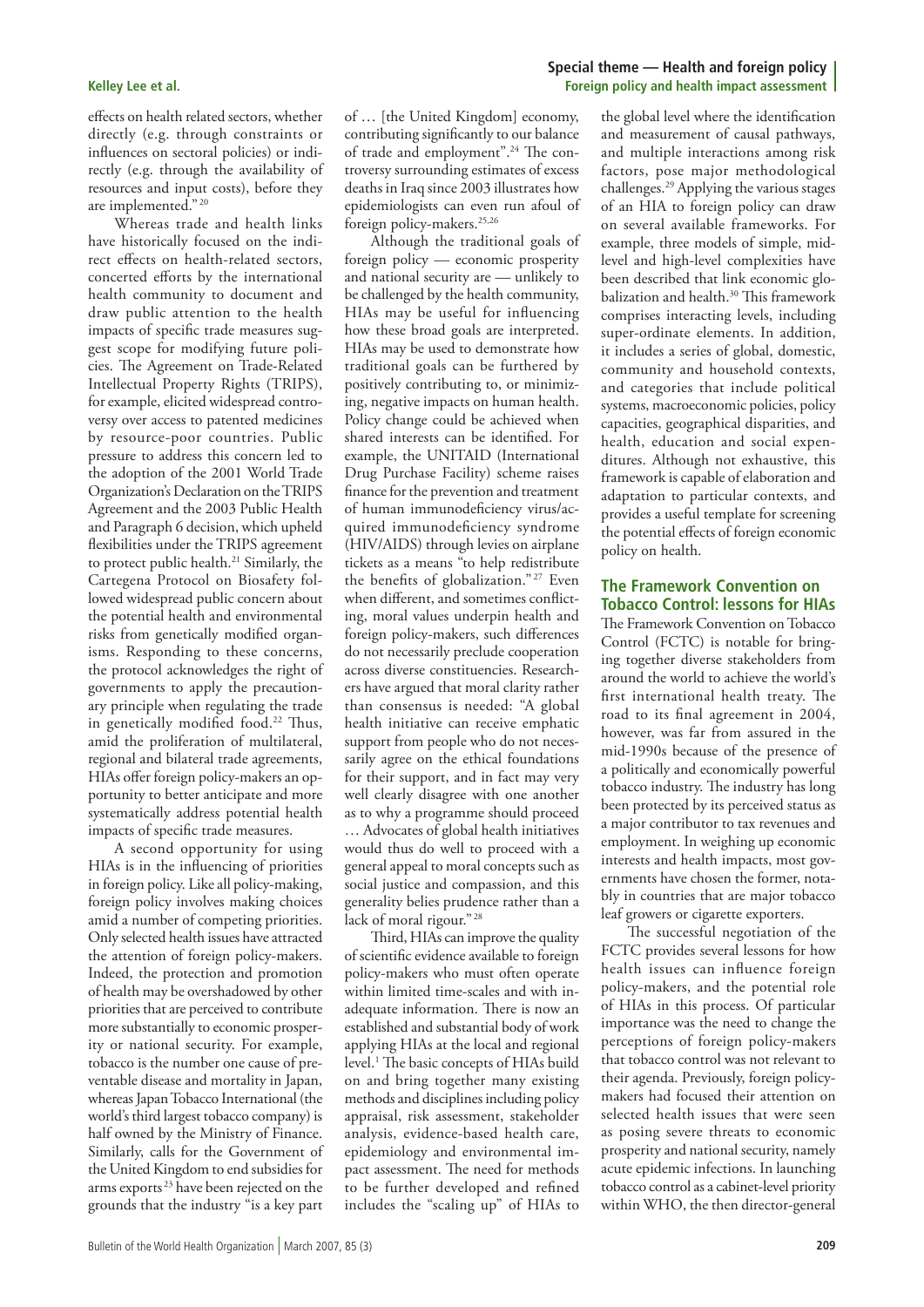Gro Harlem Brundtland referred to rates of mortality and morbidity from tobacco as a "global pandemic" 31 and "communicated disease",32 harnessing language intended to emphasize the scale and crossborder nature of the threat. Alongside this call, and in partnership with WHO, the World Bank began a major study of the economics of tobacco.<sup>33</sup> The resulting evidence, which directly challenged economic rationales for protecting the tobacco industry, was strategically effective as it was generated from the World Bank itself. As FCTC negotiations proceeded, evidence of large-scale tobacco smuggling as a cause of lost tax revenues and benefit to organized crime, 34,35 added weight to arguments that tobacco control was relevant to economic prosperity and national security.

In addition, the FCTC succeeded in making tobacco control a higher priority. This was achieved in large part by mobilizing more accurate data on the health impacts of tobacco. Data showed that tobacco was responsible for the deaths of 4.9 million people annually, the largest cause of preventable deaths worldwide. Improved data for low- and middle-income countries was especially important for broadening support for an international treaty. Additional evidence detailing the harmful effects of secondhand smoke also reinforced the true scale of the threat to human health. There is a clear role for HIAs to contribute to the generation of such data, notably where building broad constituencies is needed to support policy change.

Finally, the FCTC process demonstrates the importance of making scientific evidence available to foreign policymakers, as illustrated by shifts in the debate on trade and tobacco. Beginning in the mid-1980s, trade liberalization has been used to open emerging markets to transnational tobacco companies. Between 1985 and 2001, world cigarette exports more than doubled, from 354 to 922 billion cigarettes.<sup>36</sup> There is considerable evidence that liberalization of trade in tobacco and related products leads to increased consumption.37–39 The policy debate on trade and tobacco continues to be fiercely fought, with the FCTC acknowledging these links, but containing no provisions for addressing them. Moreover, trade negotiations have been more recently shifted to the regional and bilateral levels. The Association of Southeast Asian Nations (ASEAN) Free Trade Agreement, for example, plans to cut tariffs among Member States on "sensitive" agricultural products including tobacco to 0–5% by 2010.<sup>40</sup> The Government of the United States of America requested that China sharply reduce tariffs on tobacco imports in return for supporting its accession to the World Trade Organization.<sup>41</sup> In this context, HIAs could provide vital analysis to enable health policy-makers to intervene more effectively in such negotiations.

# **Conclusions**

HIAs can support efforts to maximize the positive health impacts of foreign policies, and minimize the negative. As well as putting health onto the foreign policy agenda, HIAs can generate much needed evidence to ensure particular issues and priorities are considered. There remain limits to how far HIAs alone can influence these decision-making processes, notably when issues stray too far from core concerns of economic prosperity and national security, or when powerful vested interests oppose policy change. In such cases, the strategic use of HIAs, alongside the mobilization of key constituencies and public support, will be important.  $\blacksquare$ 

**Funding:** This research was funded by the Nuffield Trust and Nuffield Health & Social Services Fund.

**Competing interests:** None declared.

### **Résumé**

**Rôle des évaluations de l'impact sanitaire dans l'établissement de liens entre politique étrangère et santé**

L'évaluation de l'impact sanitaire est un important instrument se situant à l'intersection entre la politique de santé publique et la politique étrangère et offrant une bonne méthode analytique qui permet d'accroître les effets positifs et de réduire les effets néfastes pour la santé. De nombreux domaines intéressent à la fois la politique sanitaire et la politique étrangère. Mais il existe d'autres occasions d'examiner une gamme plus étendue d'impacts sanitaires qui pourraient de prime abord sembler ne pas concerner la politique étrangère. L'évaluation des effets sanitaires peut aussi améliorer la qualité des données scientifiques dont on

dispose pour l'élaboration des politiques. La Convention-cadre de l'OMS pour la lutte antitabac permet de tirer des enseignements concernant l'emploi stratégique de cette évaluation. Mais à elle seule, l'évaluation de l'impact sanitaire ne permet d'influencer le processus de décision que de manière limitée, et ce d'autant plus qu'on s'écarte de préoccupations fondamentales ayant trait à l'économie ou à la sécurité. L'évaluation de l'impact sanitaire devient alors un outil non négligeable à utiliser parallèlement à la mobilisation des groupes d'intérêts et de l'opinion.

### **Resumen**

#### **Política exterior y evaluación del impacto sanitario**

La evaluación del impacto sanitario (EIS) constituye un importante instrumento para estudiar la interrelación entre la salud y la política exterior, y brinda una útil perspectiva analítica para potenciar los efectos sanitarios positivos y reducir al mínimo los negativos. Hay muchos asuntos en los que confluyen la salud y la política exterior, pero hay otras oportunidades para aplicar la EIS a un más amplio espectro de efectos sanitarios que de lo contrario parecerían sin interés para la política exterior. La EIS también puede mejorar la calidad de los datos científicos empleados por

las instancias normativas. El Convenio Marco para el Control del Tabaco ofrece algunas lecciones para usar estratégicamente la EIS. Sin embargo, ésta por sí sola tiene una influencia limitada en esos procesos decisorios, en particular cuando los problemas se apartan de otras preocupaciones básicas como son la economía y la seguridad. En esos casos, la EIS es un instrumento relevante a utilizar paralelamente a la movilización de los principales grupos interesados y el apoyo de la población.